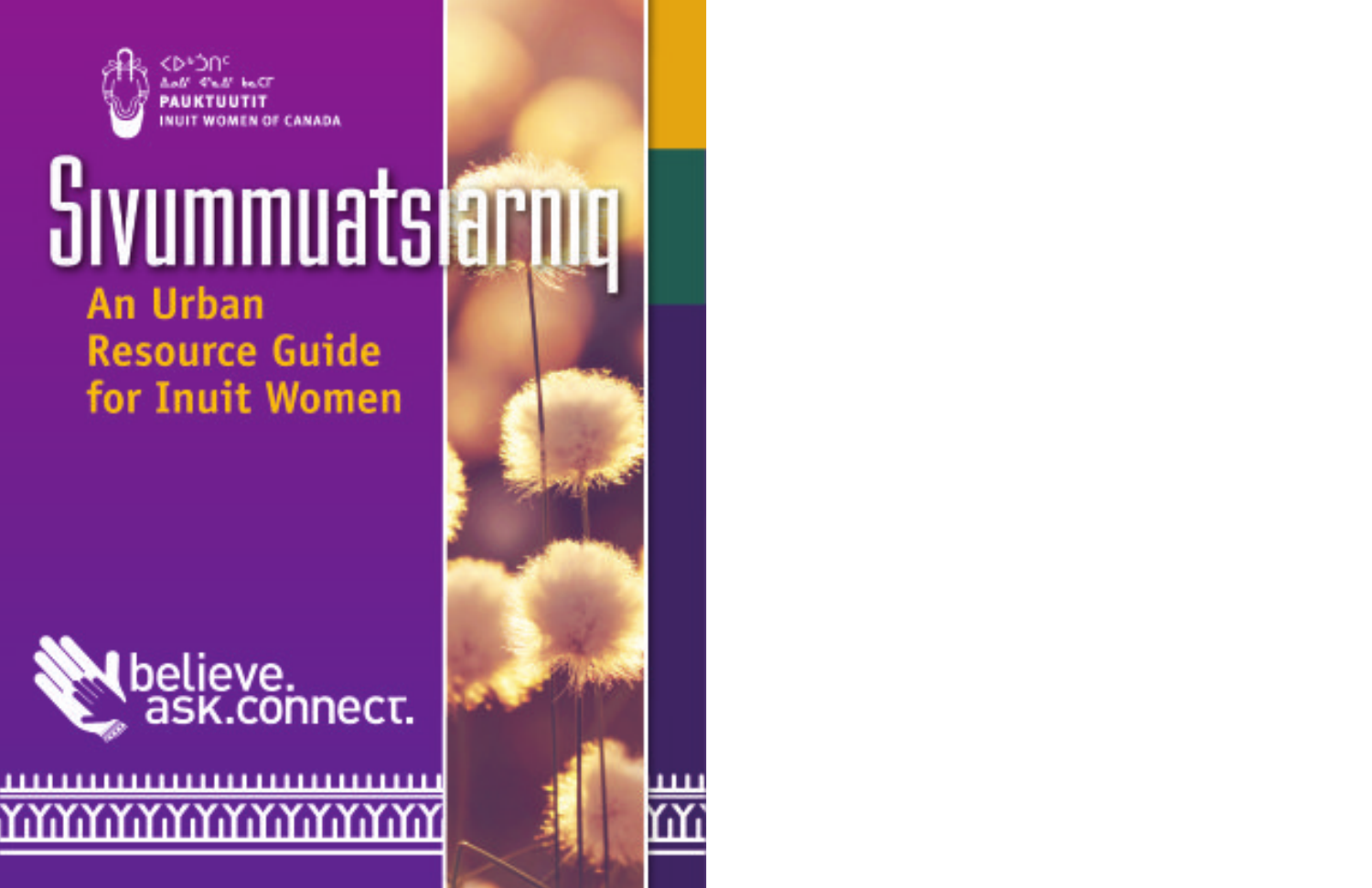### **Is this your first time south? Are you planning to move to a new city?**

Moving can both be an exciting and challenging time regardless if you are staring a new job, furthering your education, moving to be closer to family, or because you are leaving a difficult situation.

*Sivummuatsiarniq* is a list of contacts and information about a range of services available in six Canadian cities. It also offers helpful tips about your rights and what to consider when living in an urban centre. Use the resources listed here to help you stay safe and healthy in your new city.

Additional information about listed services is available on our interactive map at **www.pauktuutit.ca**.

### **Table of Contents**

| Getting to Know your City 2                                 |
|-------------------------------------------------------------|
|                                                             |
|                                                             |
|                                                             |
|                                                             |
| Edmonton, AB $\dots\dots\dots\dots\dots\dots\dots\dots$ .20 |
|                                                             |
| Nation-wide Services 27                                     |
| Living Safe and Healthy in the City $\ldots \ldots \ldots$  |
|                                                             |
| (Police, Child Protection Services,                         |
| Courts, Healthcare)                                         |
|                                                             |
|                                                             |
| Health Insurance 30                                         |
|                                                             |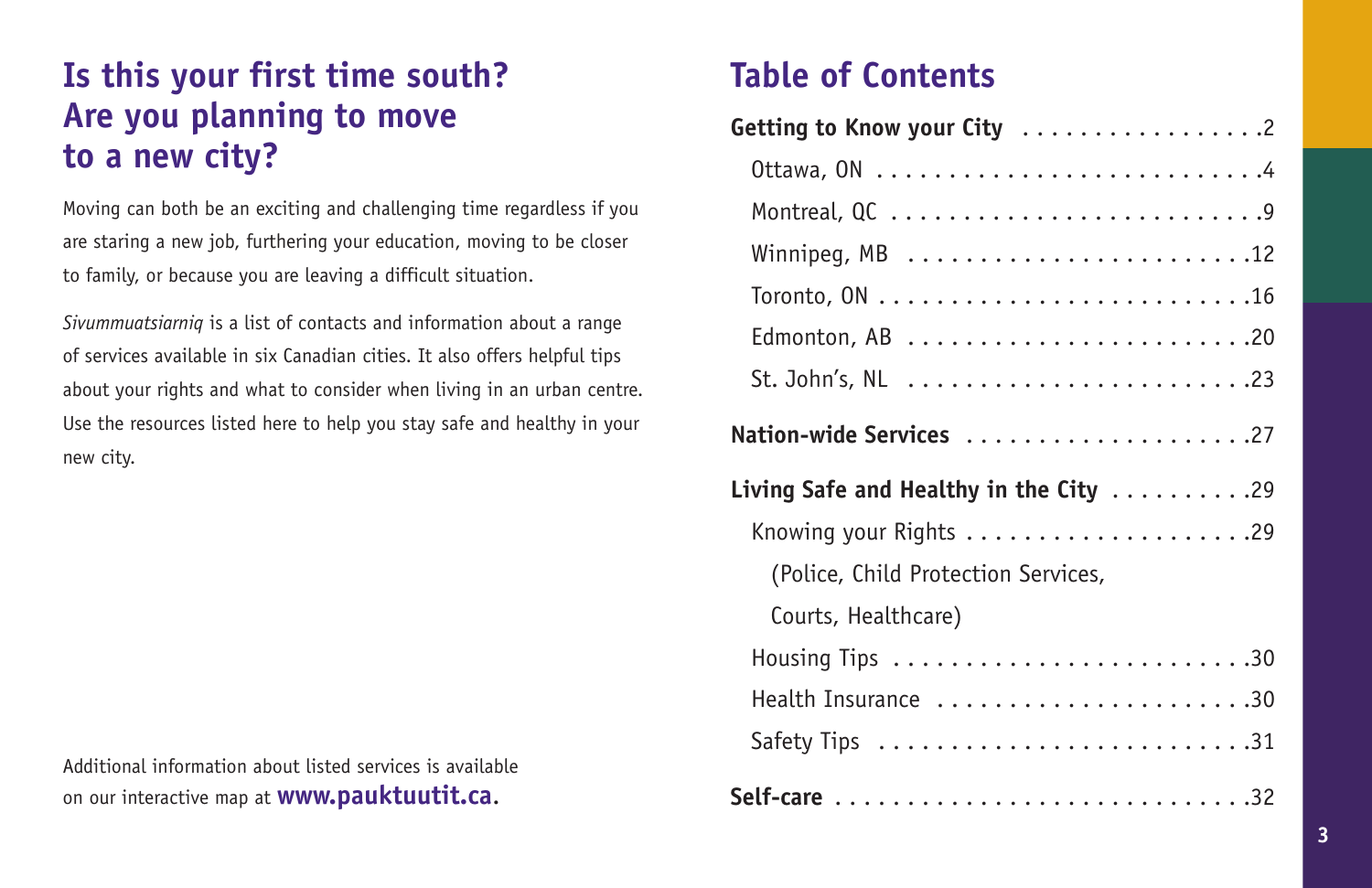

## **Ottawa, ON**

**ottawa.ca/en For city services, call 311 For emergencies, call 911**

### **Inuit-Specific Services/Community Supports**

#### **Tungasuvvingat Inuit (TI)**

TI means 'a place where Inuit are welcome:' provides front-line social and cultural programs

1071 Richmond Road 297 Savard Avenue **tungasuvvingatinuit.ca**

| ■:613-565-5885              |
|-----------------------------|
| $\mathbf{F}$ : 613-749-4500 |

#### **Inuuqatigiit Centre for Inuit Children, Youth and Families (formally Ottawa Inuit Children's Centre)**

A centre that provides cultural, educational, recreational and social support services

| <b>Early Years' Centre</b><br>224 and 230 McArthur Avenue                    | $\mathbf{\mathcal{F}}$ : 613-744-3133 |
|------------------------------------------------------------------------------|---------------------------------------|
| <b>Youth Centre</b><br>76 Queen Mary Street                                  | $\mathbf{\mathcal{F}}$ : 613-746-5400 |
| <b>EarlyON Child and Family Centre</b><br>352 Crete Place<br>inuuqatigiit.ca | $\mathbf{\widehat{m}}$ : 613-744-3133 |

#### **Akausivik Inuit Family Health Team**

Provides primary health care services: care in Inuktitut; health system navigation; doctors; nurses; psychologists; psychiatrists; a pediatrician; and an acupuncturist

24 Selkirk Avenue, Suite 300 : 613-740-0999

### **Health Care**

#### **Wabano Centre**

Provides medical clinics, social and support services, cultural, and youth programs

 299 Montreal Road : 613-748-0657 **wabano.com**

#### **Voice Found**‒**H.E.A.L.T.H.**

A safe and confidential clinic that provides care to all persons 13 or older who may be at risk, facing, or experiencing sexual violence, exploitation, and/or forced sex work

1 Nicholas Street, Suite 604B  $\blacksquare$ : 613-686-1818

 $T_0$ II-Free  $\mathbf{\mathcal{F}}$  : 1-866-239-0558

**voicefound.ca/our-work/h-e-a-l-t-h**

#### **Sexual Health Clinic**

Provides multiple services including: free and confidential testing/ treatment for sexually transmitted blood-borne infections; anonymous HIV testing; low-cost birth control; and free condoms

179 Clarence Street : 613-234-4641 **www.ottawapublichealth.ca/ en/public-health-topics/sexual-health-clinic.aspx**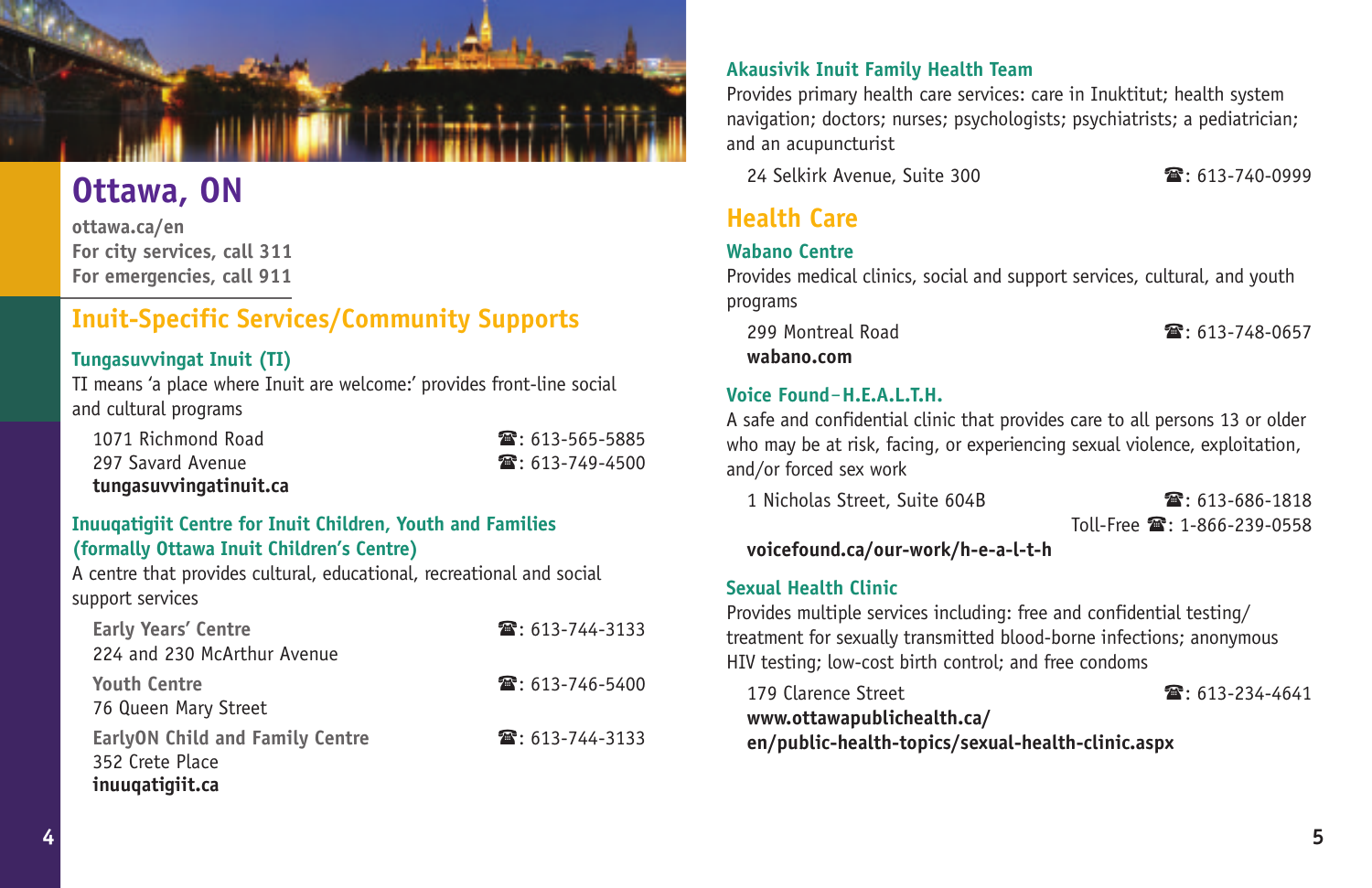### **Women's Shelters and Services**

#### **Minwaashin Lodge**

Provides programs and services to all Indigenous women and children who are survivors of violence and may be suffering effects of the residential school system

100-1155 Lola Street Crisis line  $\mathbb{S}: 613-789-1141$ **www.minlodge.com** Toll-free  $\mathbf{\mathcal{F}}$ : 1-855-789-9433

#### **Interval House**

Provides a safe place to stay and receive support, including crisis support

**www.intervalhouseottawa.org** Crisis line (24/7)  $\mathbf{B}$ : 613-234-5181

#### **Nelson House of Ottawa Carleton**

Provides a residential program offering safety for women and children experiencing abuse, a crisis line for safety planning, and referrals

**nelsonhouse.on.ca Crisis line**  $\mathbb{R}$ **: 613-225-3129** 

#### **The Sexual Assault Support Centre of Ottawa**

Offers a support line for crisis, healing and coping, referrals and information, and individual/group support to anyone affected by sexual assault

sascottawa.com **Support line 2: 613-234-2266**  $0$ ffice  $\mathbf{\widehat{a}}$ : 613-725-2160

#### **Connecting Ottawa**

Offers a variety of legal services, referrals, and a list of women's shelters

Vanier Community Service Centre Legal services <sup>2</sup>: 613-402-9437

290 Dupuis Street

**connectingottawa.com** 

 **Women's shelters: connectingottawa.com/mh-resources/168**

For a list of shelters in Ottawa, dial 211/ visit **www.pauktuutit.ca**.

### **Housing**

#### **Inuit Non-Profit Housing Corporation**

Provides bilingual (Inuktitut/English), safe, affordable and secure housing for the Indigenous community of Ottawa

311 McArthur Avenue : 613-741-1449

#### **Cornerstone Housing for Women**

Provides safe and affordable permanent housing and emergency shelter for women in Ottawa

314 Booth Street : 613-254-6584 **www.cornerstonewomen.ca** 

### **Food Banks**

#### **Ottawa Food Bank**

Provides free and nutritious food for those in need and advocates to reduce food insecurity

1317 Michael Street : 613-745-7001 **www.ottawafoodbank.ca** 

For a list of food banks in Ottawa, **call 211**.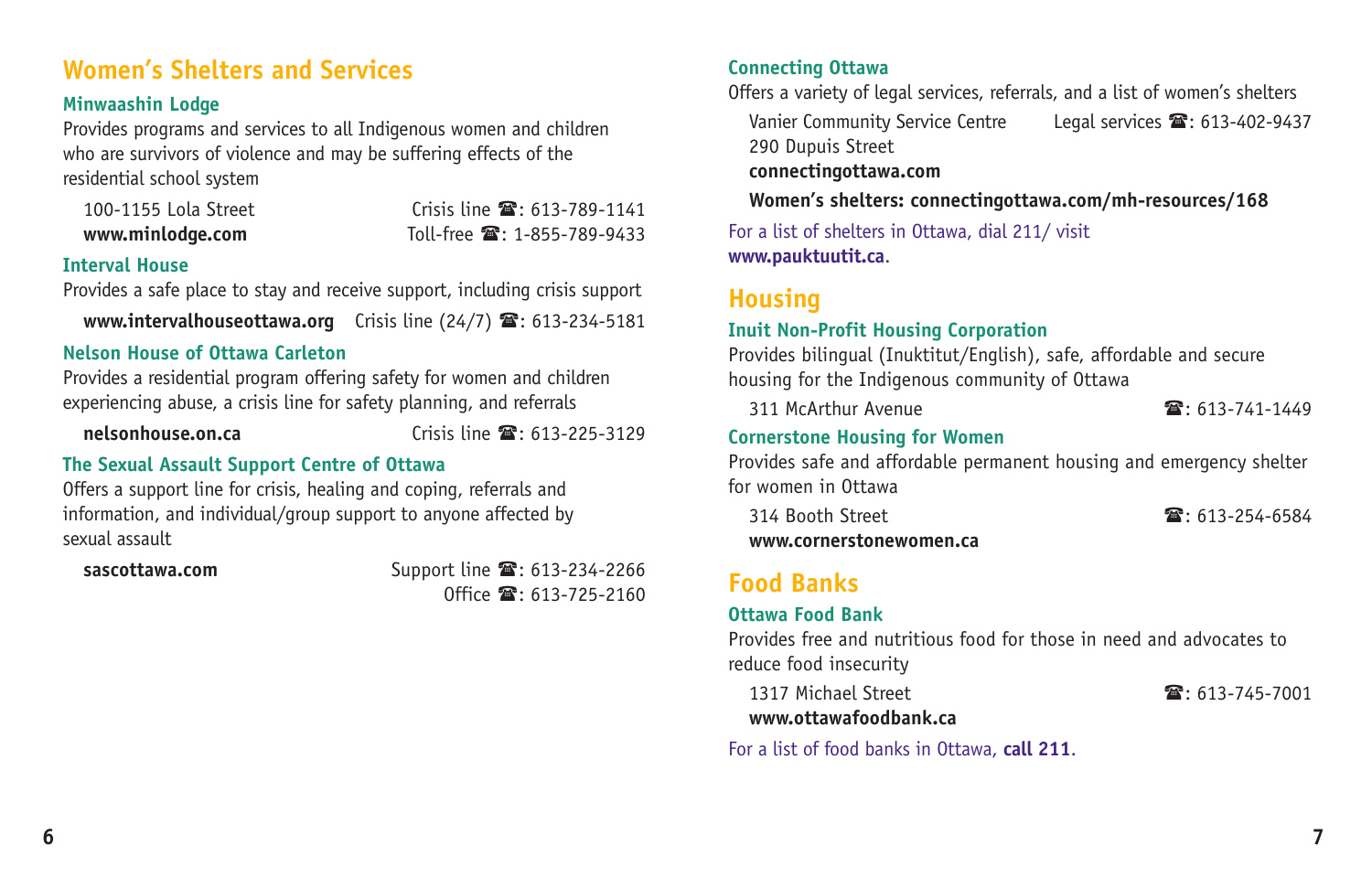### **Other**

#### **Youth Services Bureau of Ottawa**

Serves at-risk youth 12 or older and their families with safe, non-judgmental and accessible support to help youth pursue their life goals and make informed decisions

**www.ysb.ca** Crisis line (24/7)  $\mathbf{r}$ : 613-260-2360 Toll-free for Fastern Ontario  $\mathbf{\mathcal{F}}$ : 1-877-377-7775

#### **Ontario Legal Information Centre**

Offers 30 minutes of free, confidential legal support to any person facing any legal situation in Ontario, including family law concerns

| 85 Albert Street, Suite 1400   | $\mathbf{R}$ : 613-842-7462         |
|--------------------------------|-------------------------------------|
| www.centreinfojuridique.ca/en/ | Toll-free <b>雷</b> : 1-844-343-7462 |

#### **Ottawa Rape Crisis Centre**

A 24/7 crisis line for survivors of sexual violence, support workers, and their family and friends

**www.orcc.net Crisis line (24/7)**  $\mathbf{\mathcal{E}}$ : 613-562-2333  $Office$   $\mathbb{R}: 613-562-2334$ 

#### **Ottawa Police Services (non-emergency)**

**www.ottawapolice.ca** : 613-236-1222



### **Montréal, QC**

**ville.montreal.qc.ca For city services, call 311 For emergencies, call 911**

### **Inuit-Specific Services/Community Supports**

#### **Ivirtivik**

Offers six-month employability and skills development services in English, French and Inuktitut for Inuit 18 or older to find work or return to school

4590 De Verdun, no. 200  $\blacksquare$ : 514-564-3051 **ivirtivik.org** 

#### **Chez Doris**

A safe place for Inuit women offering: meals; drop-in centre; health services; housing support clothing/hygiene products; legal/income tax services; educational/social services; and recreational activities

1430 Chomedev 23. 2341

**www.chezdoris.org/en/** 

#### **Inuit Siqinirmiut Québec Ilaujut/ Southern Québec Inuit Association**

Helps Inuit living in southern Québec adapt to their new environment, community development, and advocacy

**www.facebook.com/SQIA2017** : 514-545-1885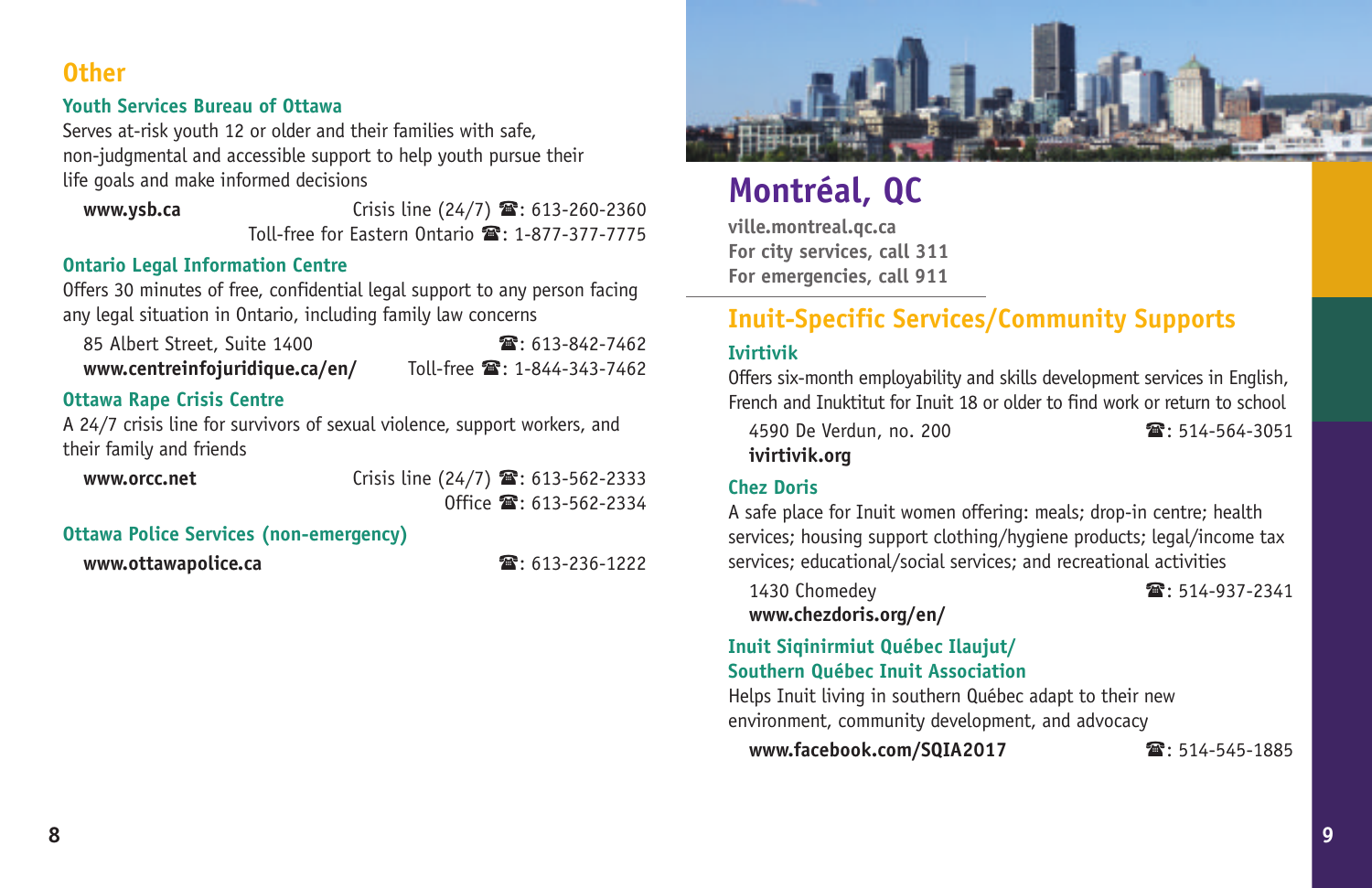#### **Native Friendship Centre of Montreal**

Works to develop, empower and maintain a strong and integrated urban Indigenous community through exchange, training, discussion, conferences, and social engagements

2001 boul. St. Laurent Toll-free  $\mathbb{R}$ : 1-855-499-1854 **nfcm.org** : 514-499-1854

### **Health Care**

#### **Indigenous Health Centre of Tiohtià:ke**

Offers holistic health services focused on quality and continuity of care to First Nations, Métis and Inuit in Montréal

**www.centretiohtiake.com** : 514-747-2787

### **Women's Shelters and Services**

#### **Native Women's Shelter of Montreal**

Provides a safe environment, support and frontline services to First Nations, Inuit and Métis women and children

**www.nwsm.info** Toll-free  $\mathbb{Z}$ : 1-866-403-4688  $\mathbf{R}: 514 - 933 - 4688$ 

#### **Crime Victims Assistance Centre**

Offers post-traumatic support and access to legal support for the victims or witnesses of a criminal act, regardless of when it occurred, if a complaint was filed, or if the offender has been identified

**cavac.qc.ca/en** Toll-free  $\mathbb{R}$ : 1-866-532-2822

For a list of shelters in Montréal, **dial 211, 311/visit www.pauktuutit.ca.**

### **Housing**

#### **Face à Face ('face to face')**

Offers support including housing resources, accompaniment services, referrals, and advocacy

1857 Maisonneuve West, Suite 100 **1857 14-934-4546 faceafacemontreal.org** 

### **Food Banks**

**Food Banks of Quebec (provincial)**

**www.banquesalimentaires.org/en** Toll-free  $\mathbb{R}$ : 1-877-478-4040

For a list of the many food banks in Montréal, **dial 211/visit www.211qc.ca/en/food.**

### **Other**

#### **The Open Door**

A drop-in centre that provides food, clothing, friendship, medical assistance, counselling, and coping assistance for people living with substance use issues

**www.opendoortoday.org** 

#### 3535 Avenue du Parc : 514-939-1970

### **Service de police de la Ville de Montréal (Montréal Police)**

**spvm.qc.ca/en** 28: 514-280-2222 (non-emergency)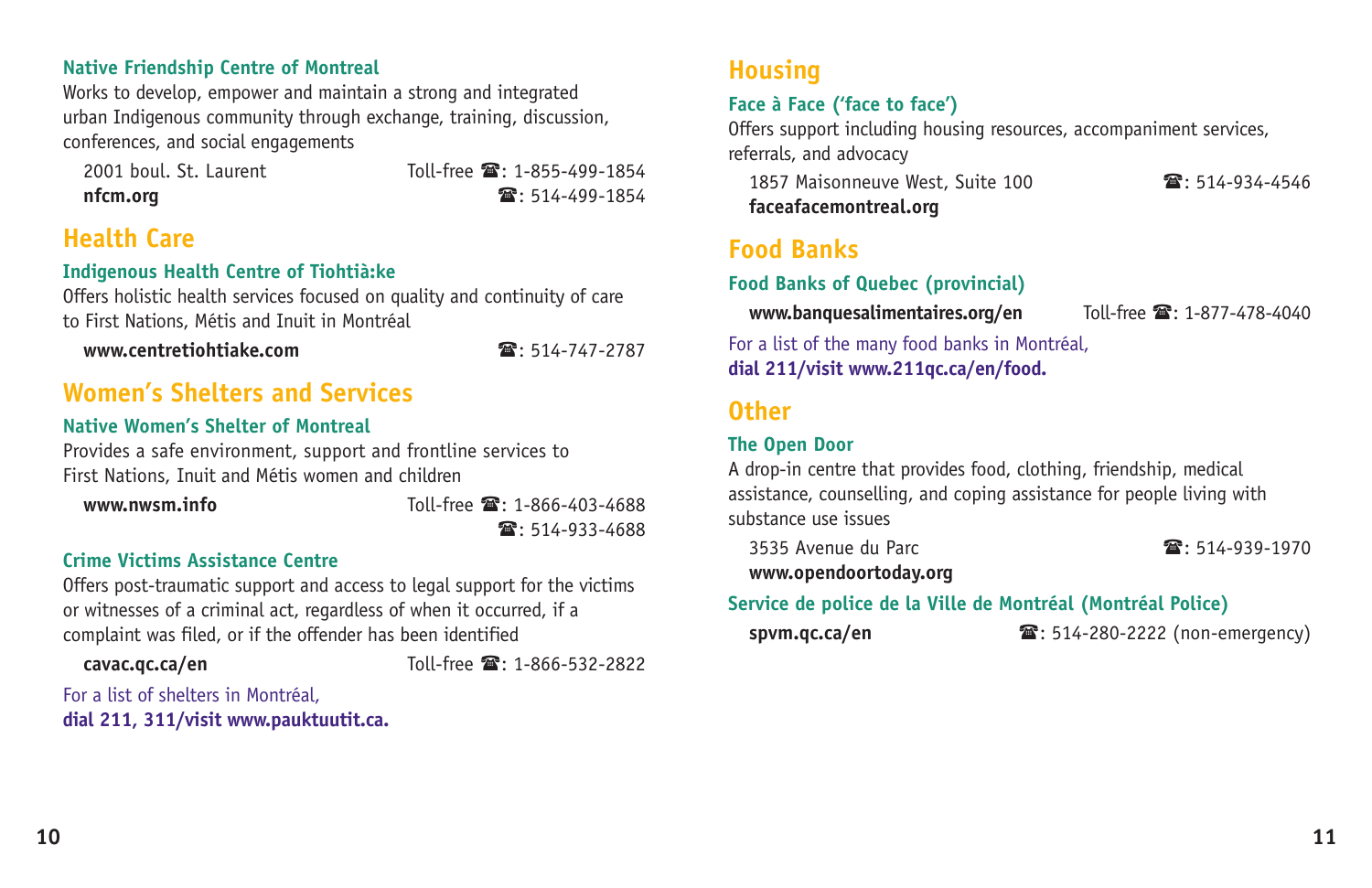

## **Winnipeg, MB**

**www.winnipeg.ca For city services, call 311 For emergencies, call 911**

### **Inuit-Specific Services/Community Supports**

#### **Manitoba Inuit Association**

Provides training, employment/education opportunities, health/ well-being programs, housing, and facilitates cultural/community connections

177 Lombard Avenue, 7th Floor  $\mathbf{\mathcal{D}}$ : 204-77-INUIT (204-774-6848) **www.manitobainuit.ca** 

### **Health Care**

#### **Klinic Community Health**

Provides health services, medical care, confidential counselling (suicide bereavement support, sexual assault, family violence and post-trauma), drop-in services for teens, and a crisis line

**klinic.mb.ca Crisis line (24/7) 雪**: 204-786-8686  $T_0$ II-free  $\mathbb{R} \cdot 1 - 888 - 322 - 3079$ 

#### **Manitoba Health Coverage**

Register for Manitoba Health coverage to receive a Manitoba health care card and medical number

#### **www.gov.mb.ca/health/mhsip/index.html**

 $T_0$ II free  $\mathbb{R} \cdot 1 - 800 - 392 - 1207$  $\mathbf{R}: 204 - 786 - 7101$ 

### **Women's Shelters and Services**

#### **Ikwe Widdjiitiwin: Women Helping Women**

Offers a safe shelter during a crisis for Indigenous women and their children experiencing family violence

**www.ikwe.ca** Toll-free provincial crisis line  $\mathbf{\mathcal{F}}$ : 1-877-977-0007 Toll-free Ikwe crisis line  $\mathbb{R}$ : 1-800-362-3344

#### **Native Women's Transition Centre**

Offers 24/7 residential care to Indigenous women and their children

105 Aikins Street : 2014-089-8240

**www.nwtc.cc/Native-Womens-Transition-Centre.html**

#### **Main Street Project**

Offers a variety of programs such as a drop-in shelter, food bank and essentials market

Emergency shelter: 75 Martha Street  $\blacksquare$ : 204-982-8229 Admin office: 661 Main Street **www.mainstreetproject.ca**

For a list of shelters in Winnipeg, **dial 211/visit www.pauktuutit.ca.**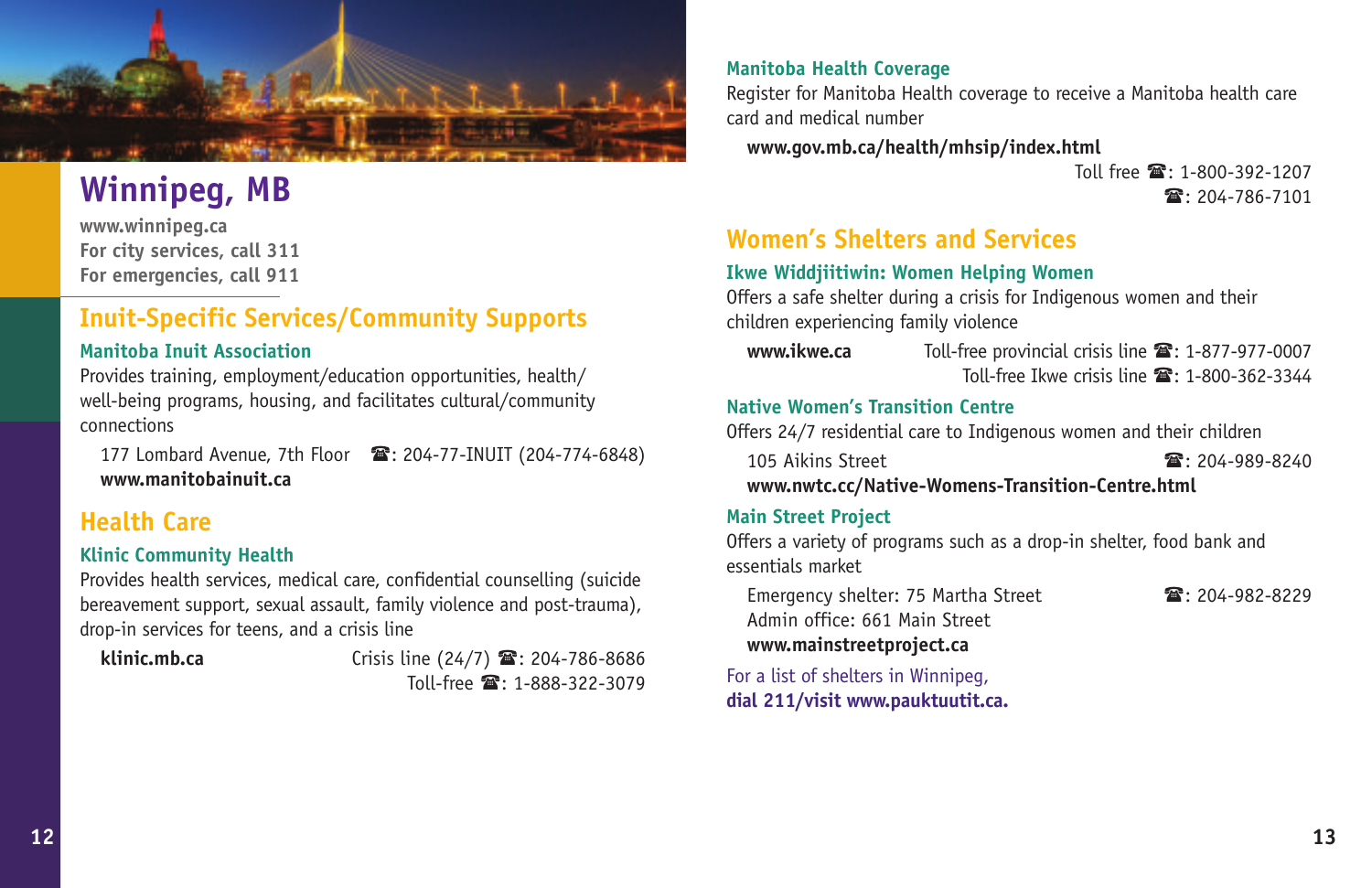### **Housing**

#### **Winnipeg Housing Rehabilitation Corporation**

Provides safe and affordable housing to improve the quality of life of individuals and families in Winnipeg

 60 Frances Street : 204-949-2880 **www.whrc.ca** 

### **Food Banks**

#### **Agape Table**

Offers free emergency meals and subsidized breakfasts for \$1 on weekday mornings

364 Furby Street 204-783-6369 **agapetable.ca/services** 

#### **Winnipeg Harvest Inc.**

Provides emergency food by appointment to anyone with a Manitoba health care number

1085 Winnipeg Avenue  $\blacksquare$ : 204-982-3660

**winnipegharvest.org** 

For a list of food banks in Winnipeg, **dial 211.**

### **Other**

#### **Ndinawemaaganag Endaawaad Inc.**

A 24/7 safe house, shelter and transitional home for youth 11-17, offering culturally-informed services/programs

650 Burrows 24/7 safe-house intake  $\mathbb{S}: 204-417-7233$ **ndinawe.ca**

#### **Macdonald Youth Services**

Indigenous-specific youth initiatives, wellness programs, referrals to healing homes, mobile crisis teams, emergency shelter/youth resource centre for those 21 years and under, mental health/addiction support for 13-24 year olds, life skills, job training and school supports Emergency shelter/youth resource centre **www.mys.ca contracts Crisis line**  $\mathbb{Z}$ **: 204-949-4777** Toll-free outside of Winnipeg  $\mathbf{\mathcal{F}}$ : 1-888-383-2776  $T_0$ II-free  $\mathbb{R} \cdot 1 - 888 - 477 - 1804$  $\mathbf{R}: 204 - 477 - 1804$ 

#### **Manitoba Justice Victim Services**

Provides victims with information about: counselling referrals; the criminal justice system/court processes; safety/protection planning; financial assistance; impact statements (including preparation); and offender information/services

#### **www.gov.mb.ca/justice/crown/victims/index.html**

 $T_0$ II-free  $\mathbb{R} \cdot 1 - 866 - 484 - 2846$ 

 $\mathbf{R}: 204 - 945 - 6851$ 

#### **Winnipeg Police Service (non-emergency)**

**winnipeg.ca/police** : 204-986-6222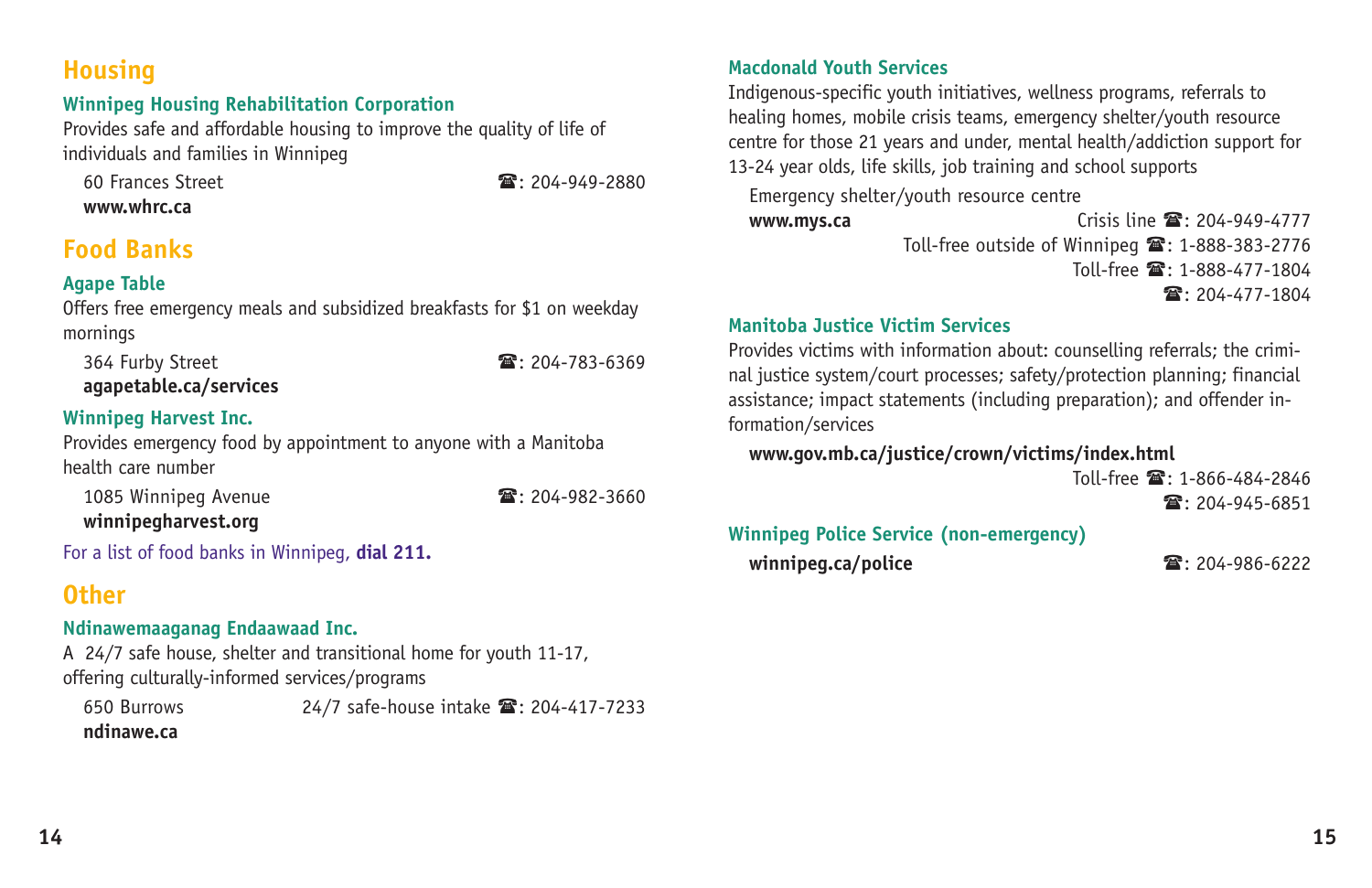

### **Toronto, ON**

**www.toronto.ca For city services, call 311 For emergencies, call 911**

### **Inuit-Specific Services/Community Supports**

#### **Torontomiutaujugut**

Engages Toronto's Inuit youth through projects and relationship building

215 Spadina Avenue, Suite 400  $\blacksquare$ : 289-500-4655 **www.torontomiut.org** 

**Toronto Inuit Association**

Provides services to Inuit and their families (language training, culture awareness, and family, employment, and health services)

**www.torontoinuit.com** E: info@torontoinuitassociation.com

### **Health Care**

#### **Sexual Health Ontario**

A website that provides information, a listing of sexual health clinics in Ontario, and an eChat service

**sexualhealthontario.ca/en/find-clinic**

#### **TeleHealth Ontario**

Registered nurses offer free and confidential health information and medical advice over the telephone

 **www.ontario.ca/page/get-medical-advice-telehealth-ontario**  $T_0$ II-free  $\mathbb{R} \cdot 1 - 866 - 797 - 0000$ 

### **Women's Shelters and Services**

#### **Native Child and Family Services of Toronto**

Provides services to First Nations, Métis and Inuit families, children, youth, parents, and foster parents; operates the Ndawemo My'iingan Native Women's Transitional House for women and their children; offers a youth drop-in centre and services including counselling, legal, housing, social and employment supports

 **www.nativechild.org** : 416-969-8510 After hours  $\mathbf{R}$ : 416-924-4646

#### **Anduhyaun Emergency Shelter**

Culturally-safe space, services, support, counselling and referrals, for any woman fleeing any violence

**anduhyaun.org/anduhyaun-emergency-shelter-1**

: 416-920-1492

#### **Native Women's Resource Centre of Toronto**

Culturally relevant programs, services, housing support, a food bank and resources to support Indigenous women and their families by advocacy, culture, spirit, education, and employment

| 191 Gerrard Street East | $\mathbf{R}$ : 416-963-9963 |
|-------------------------|-----------------------------|
| nwrct.ca                |                             |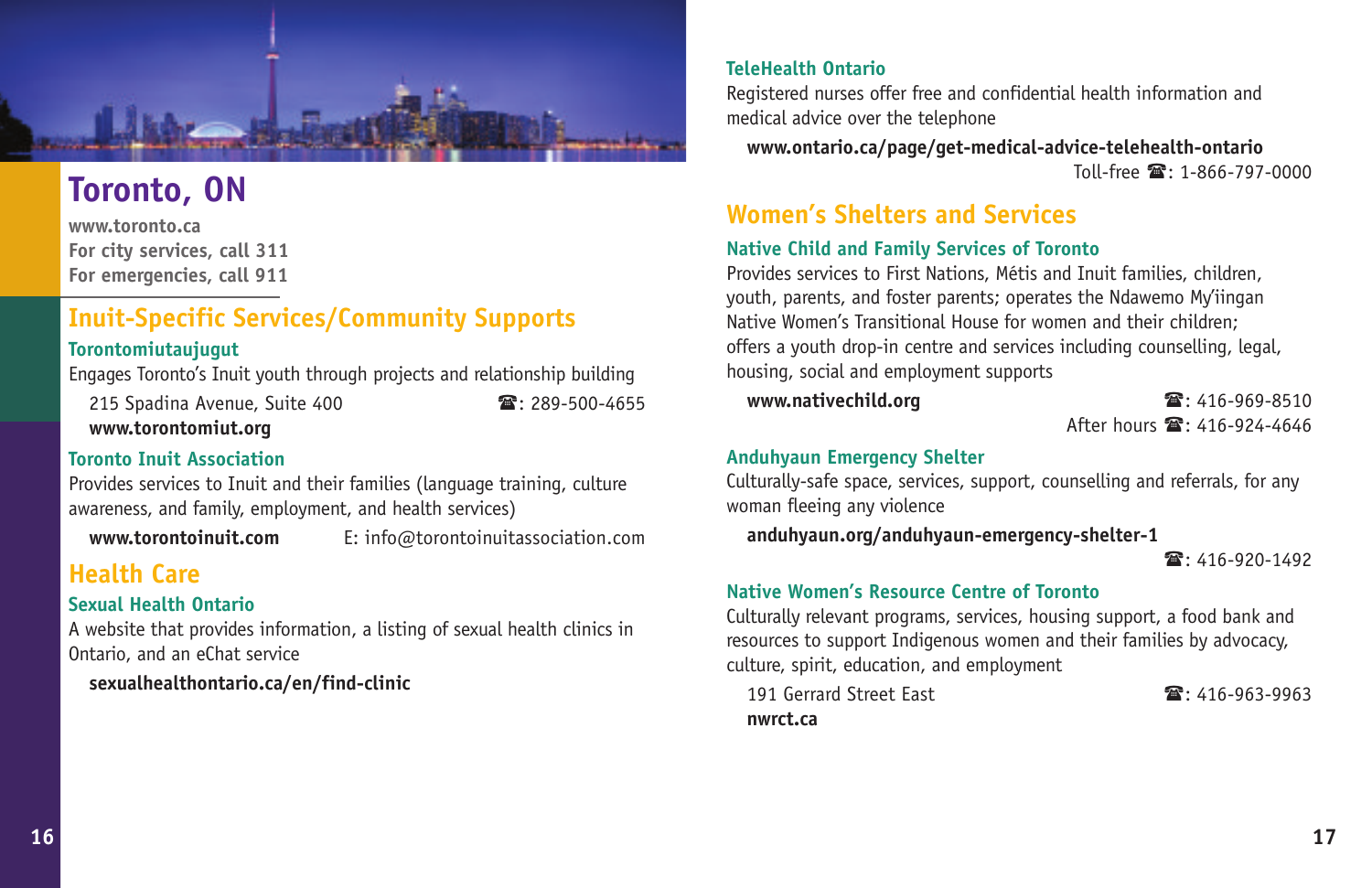#### **Assaulted Women's Helpline**

A 24/7 telephone and TTY crisis line offering anonymous/confidential counselling, emotional support, information and referrals to women who have experienced abuse

**www.awhl.org** Crisis line  $\mathbb{S}: 416-863-0511$  $T_0$ II-free  $\mathbb{R} \cdot 1 - 866 - 863 - 0511$ Text: SAFE (#7233)

For a list of shelters in Toronto, **dial 211/visit www.pauktuutit.ca.**

### **Housing**

#### **Aboriginal Housing Support Centre**

Helps Indigenous people meet their housing needs through free counselling and support services

3087 Danforth Ave (Scarborough West office)  $\bullet$ : 416-260-6011 20 Sewells Road (Scarborough East office) 120 Sewells Road (Scarborough East office) **aboriginalhsc.org**

### **Food Banks**

#### **Toronto Council Fire Native Cultural Centre**

Offers support services for health, education, clothing, food, and meals to children, youth and families

439 Dundas Street East : 2008 : 416-360-4350 **www.councilfire.ca** 

#### **Covenant House**

Offers a crisis shelter, transitional housing, and a food and clothing bank for youth 16 to 24

**www.covenanthousetoronto.ca/** 2: 416-598-4898 **homeless-youth/Home.aspx** 

20 Gerrard Street Fast Toll-free  $\mathbb{R}: 1-800-435-7308$ 

For a list of the many food banks in Toronto, **call 211/visit www.pauktuutit.ca.**

#### **Other**

#### **Distress Centres of Greater Toronto**

Offers 24/7 emotional support, crisis intervention, and suicide prevention, intervention and post-intervention 365 days a year

#### **www.torontodistresscentre.com/408-help-line**

24/7 help line  $\mathbf{2}$ : 416-408-HELP (4357)

#### **Toronto Police Service (non-emergency)**

**www.torontopolice.on.ca** : 416-808-2222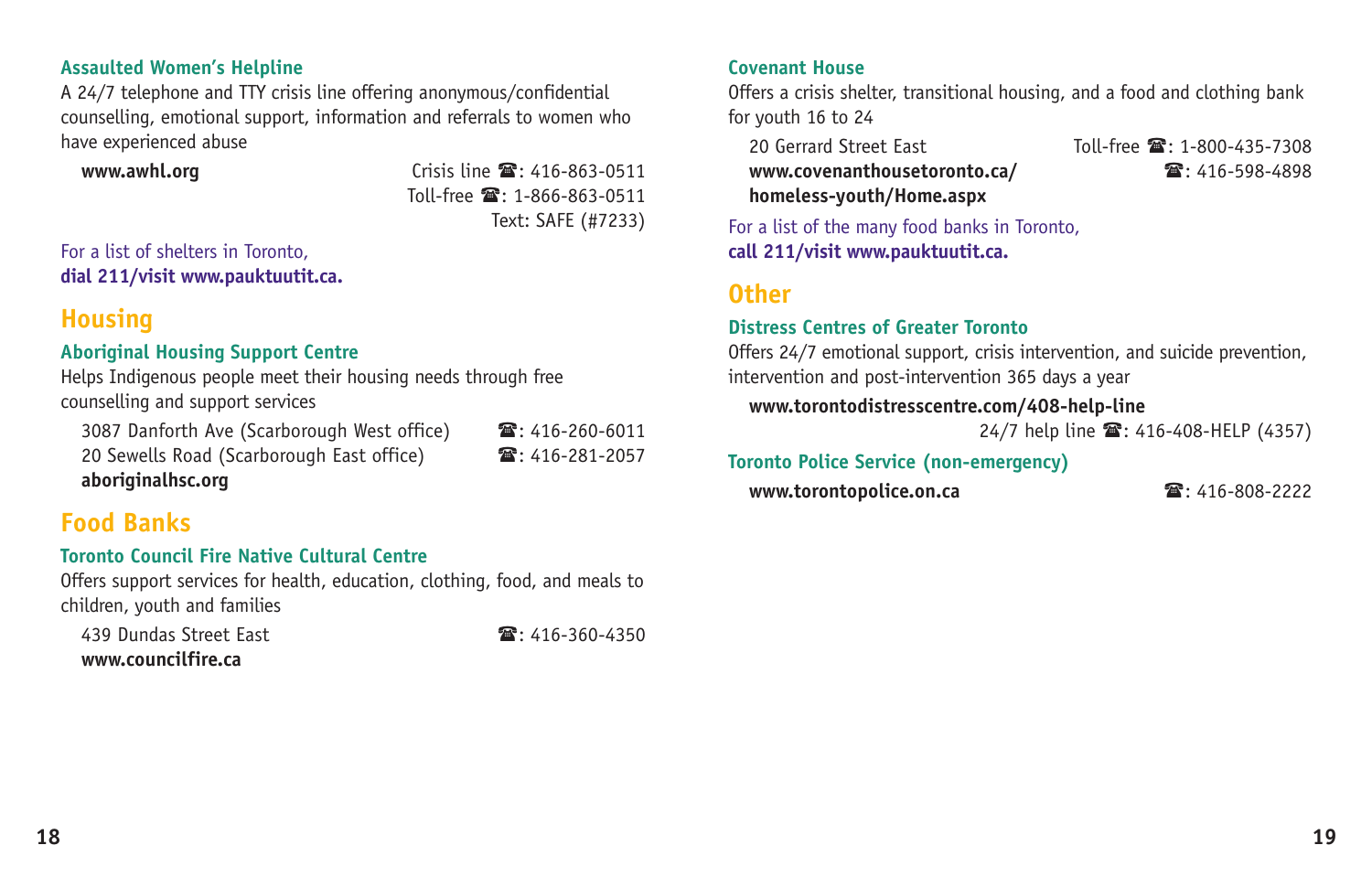

### **Edmonton, AB**

**www.edmonton.ca For city services, call 311 For emergencies, call 911**

### **Indigenous-Specific Services/ Community Supports**

#### **Canadian Native Friendship Centre**

Supports Inuit, First Nations, and Métis newcomers to Edmonton with referral, social, and recreational services and programs

11728 - 95 Street : 780-761-1900 **www.cnfc.ca** 

### **Women's Shelters and Services**

#### **Alberta Council of Women's Shelters**

A website that provides detailed lists of emergency shelters and second-stage housing in the province

acws.ca/shelters Toll-free <sup>2</sup>: 1-866-331-3933 and press 1

For a list of shelters in Edmonton, **call 211/visit www.pauktuutit.ca.**

### **Housing**

#### **Bent Arrow, Traditional Healing Society**

Service all ages including those exiting provincial correctional facilities with: referrals; advocacy; a welcome consultation, housing; childcare, employment, making cultural connections, including mobile services

11648 - 85 Street Toll free  $\mathbb{R}$ : 1-855-481-3451 **newintownedmonton.ca** : 780-474-1995 After hours **2**: 780-232-2782

### **Food Banks**

#### **Edmonton Food Bank**

11508 120 Street NW Client services  $\mathbb{S}: 780 - 425 - 4190$ **edmontonsfoodbank.com** 

For a list of food banks in Edmonton, **call 211/visit www.pauktuutit.ca.**

#### **Other**

#### **Spirit of Our Youth**

Offer services, programs and trauma-informed support to Indigenous children and youth 3 to 23, and adults with developmental disabilities and their families

**wwww.spirityouth.ca** : 780-474-7140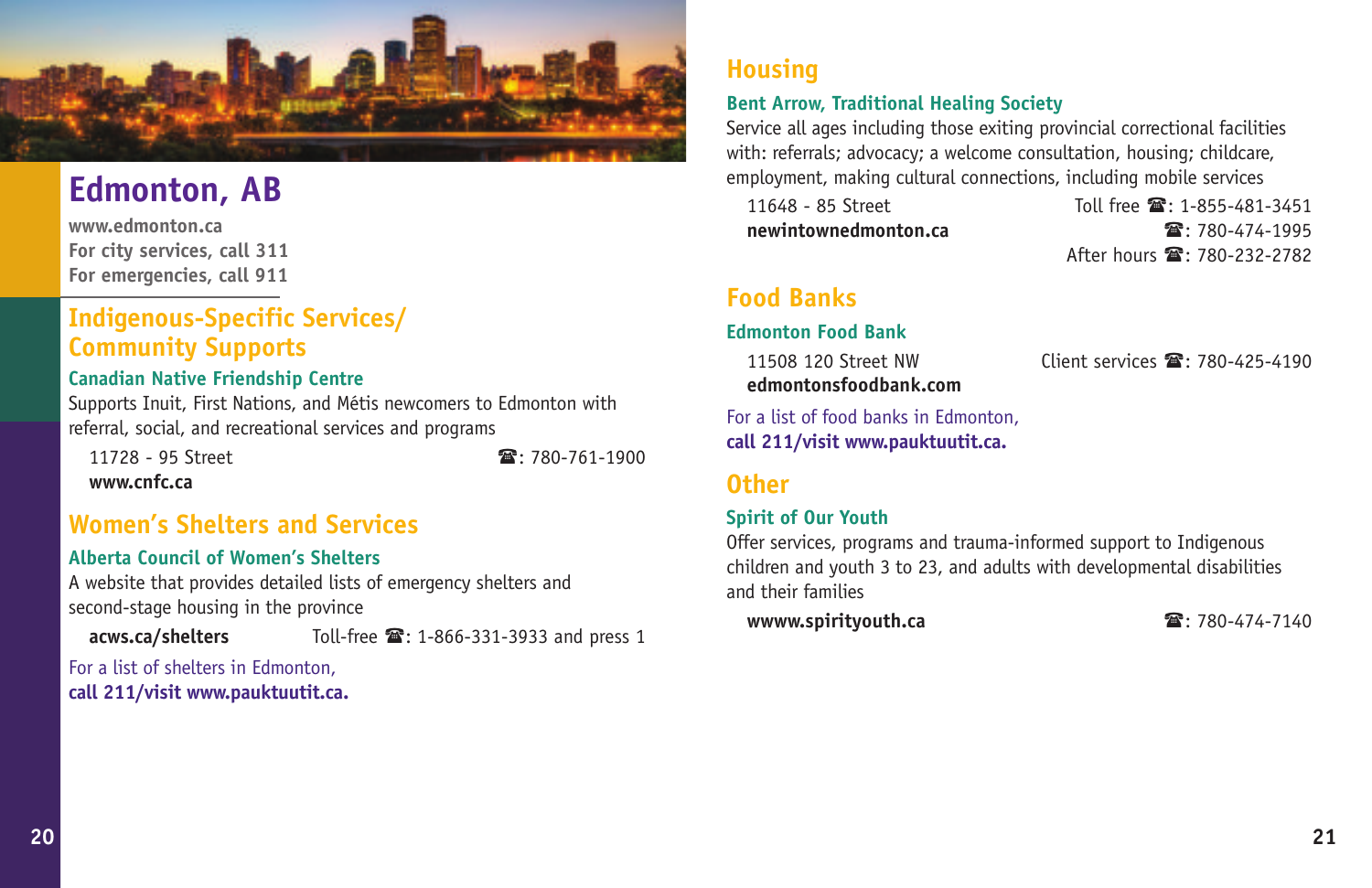#### **Reach Edmonton**

This organization works to mobilize, coordinate and find innovative solutions to community safety issues. They provide youth services, neighbourhood initiatives, and crisis intervention services to those experiencing a medical or mental health urgency where their safety is a concern, including intoxication or impairment.

**reachedmonton.ca** 24/7 Crisis Diversion Team  $\mathbb{Z}$ : 211 then press 3

#### **Crisis Support Centre/24-Hour Distress Line**

The Distress Line is available 24/7 if you or someone you know is in crisis.

**reachedmonton.ca** Rural distress line  $\mathbb{R}$ : 1-800-232-7288 Outside of the city <sup>2</sup>: 780-482-HELP (4357)

#### **Edmonton Police Service (non-emergency)**

**www.edmontonpolice.ca www.edmontonpolice.ca a**: 780-423-4567



## **St. John's, NL**

**www.stjohns.ca For city services, call 311 For emergencies, call 911**

### **Indigenous-Specific Services/ Community Supports**

#### **First Light** ‒ **St. John's Friendship Centre**

Provides programming and services, youth and Inuit specific services, for ages 16 or older who require accommodations when travelling for medical appointments, and emergency housing at the Shanawdithit Shelter

| 716 Water Street | $\mathbf{R}$ : 709-726-5902                                |
|------------------|------------------------------------------------------------|
| firstlightnl.ca  | Shanawdithit Shelter $\mathbf{\mathcal{F}}$ : 709-726-5970 |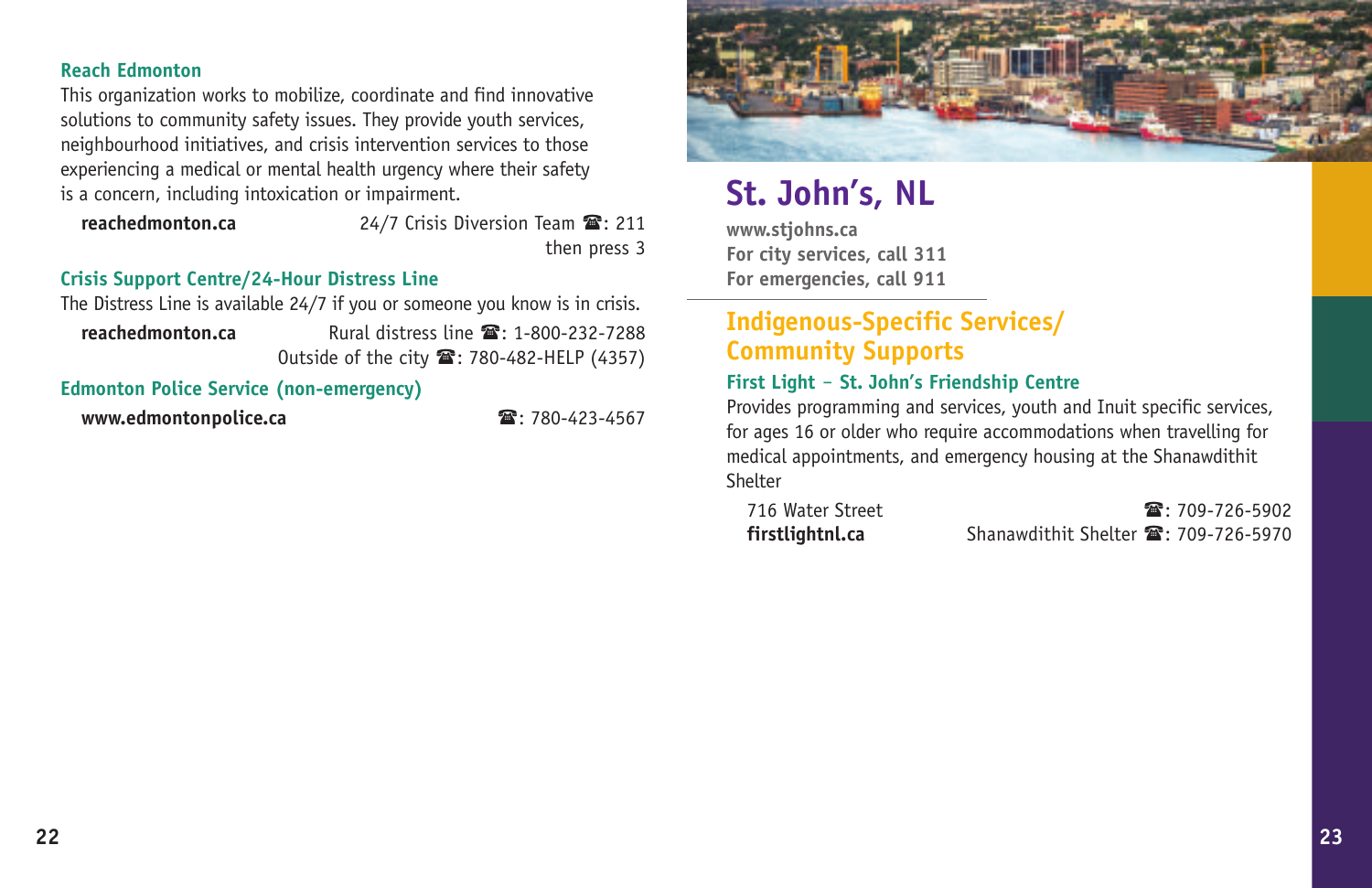### **Health Care**

#### **Aboriginal Patient Navigator**

Provides referral, advocacy and support to access appropriate health care and community services; arranges for Inuktitut translation, escorts to medical appointments, recommendations; assists with organizing accommodations, hospital discharge planning, and accessing medical supplies

Women's Health Centre, Health Sciences Centre 2: 709-777-2199 300 Prince Phillip Drive, St. John's 200-777-2110 **easternhealth.ca/OurServices.aspx?d=1&id=2426&p=74**

#### **811 Healthline**

Free 24/7 and confidential health information and advice from registered nurses

 **newintownedmonton.ca** : 811 Toll-free  $\mathbb{R}$ : 1-888-709-2929  $TTY$   $\mathbb{R}$ : 1-888-709-3555

### **Women's Shelters and Services**

#### **Iris Kirby House**

Emergency shelter for women and children experiencing domestic violence

**www.iriskirbyhouse.ca** Toll-free  $\mathbf{E}: 1-877-753-1492$  $\mathbf{R}: 709 - 753 - 1492$ 

#### **Jess's Place**

Transitional housing program for women 18 or older in recovery from substance use

84 Prescott Street : 200-738-0457

**bridgethegapp.ca/adult/service-directory/jesss-place**

#### **St. John's Status of Women Council/Women Centre**

Offers individual, free drop-in single session, and group counselling, clothing and personal care products, craft sessions, and other programs

170 Cashin Avenue Extension  $\mathbb{R} \cdot 709 - 753 - 0220$ **sjwomenscentre.ca** 

#### **Victim Services**

Offers free services and assistance to any victim of any form of violence, harassment, threats and property crimes in the province

4th Floor, East Block, Confederation Building

**www.gov.nl.ca/victimservices** : 709-729-7970

#### **NL Sexual Assault Crisis & Prevention Centre**

Offers a 24/7 crisis support and information line

| Suite 223, 31 Peet Street | Toll-free <b>雷</b> : 1-800-726-2743 |
|---------------------------|-------------------------------------|
| nlsacpc.com               | Office $\mathbf{2}$ :709-747-7757   |

For a list of shelters in St. John's, **call 211/311/visit www.pauktuutit.ca.**

### **Housing**

#### **Newfoundland and Labrador Housing Corporation**

Provides a variety of support services including access to affordable and emergency housing

**www.nlhc.nl.ca** : 1-833-724-2444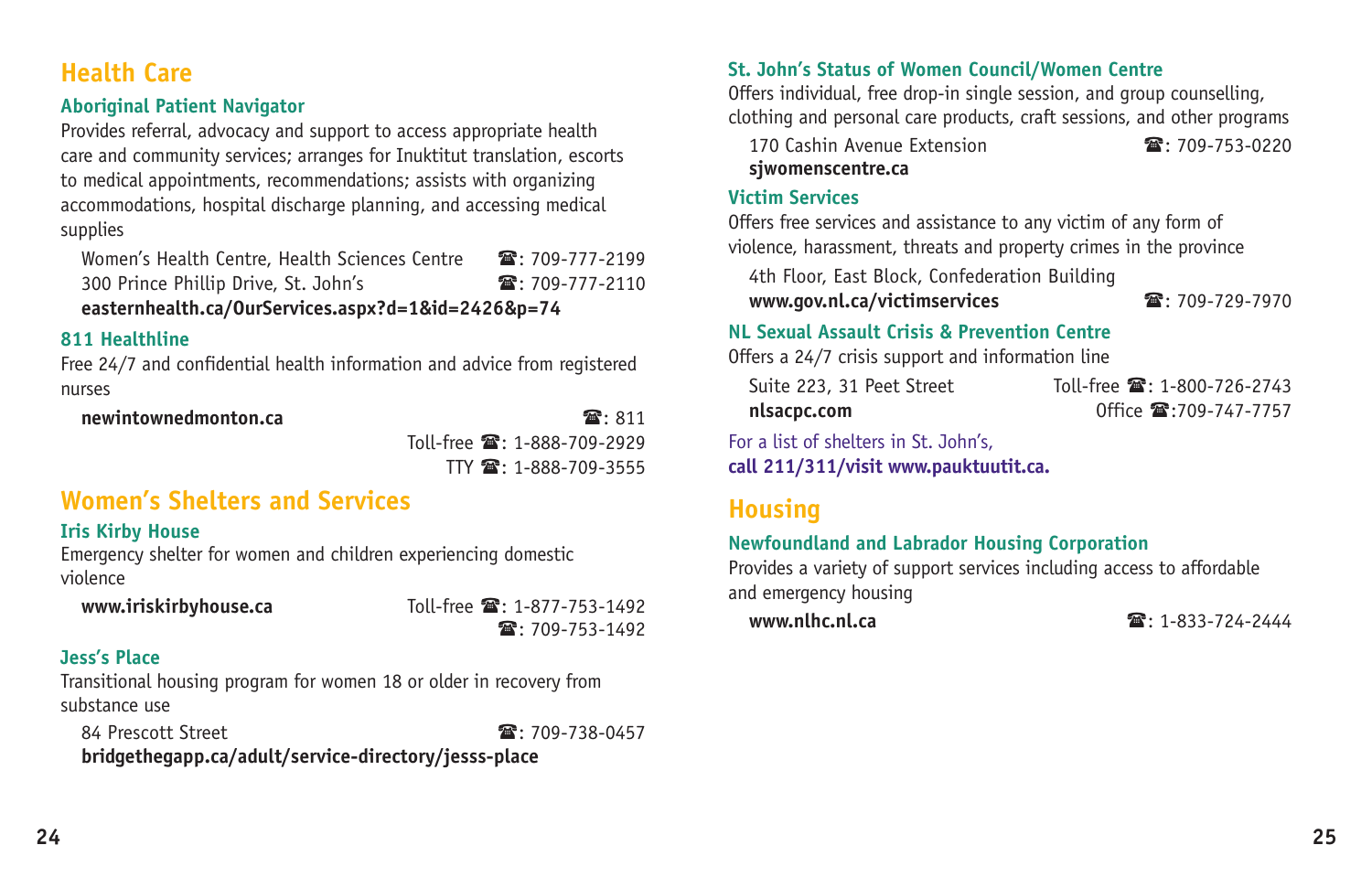### **Food Banks**

#### **Bridges to Hope**

Delivers food aid to anyone in need of support

 39 Cookstown Road : 709-722-9225 **www.bridgestohope.ca** 

For a list of food banks in St. John's, **call 211/Visit thrivecyn.ca/directory-of-services/health/food-banksst-johns-mt-pearl/**

### **Other**

#### **St. John's Police Force (non-emergency)**

 **www.saintjohn.ca/en/home/cityhall/** : 709-648-3333 **protectiveservices/police/default.aspx**



### **Nation-wide**

#### **City information: call 211/ 311**

Offers information in any city about how to access emergency/social services, and local government resource information, from recycling to recreational activities

#### **Health Tip**

After moving south, your territorial health card number offers coverage for up to three months.

#### **Free Canada-wide help numbers**

| Kids Help Phone (24/7)           | $\mathbf{\widehat{m}}$ : 1-800-668-6868 |
|----------------------------------|-----------------------------------------|
| Mental Health Crisis Line (24/7) | $\mathbf{\widehat{m}}$ : 1-866-996-0991 |
| Hope and Wellness Helpline for   |                                         |
| First Nations and Inuit (24/7)   | $\mathbf{\widehat{m}}$ : 1-866-996-0991 |
|                                  |                                         |

Inuktitut speakers are available Mon-Fri from 7 am - 3 pm; you may request a male or female counsellor.

 Online chat: **www.hopeforwellness.ca Childhelp National Child Abuse Hotline: :** 1-800-A-Child (1-800-422-4453)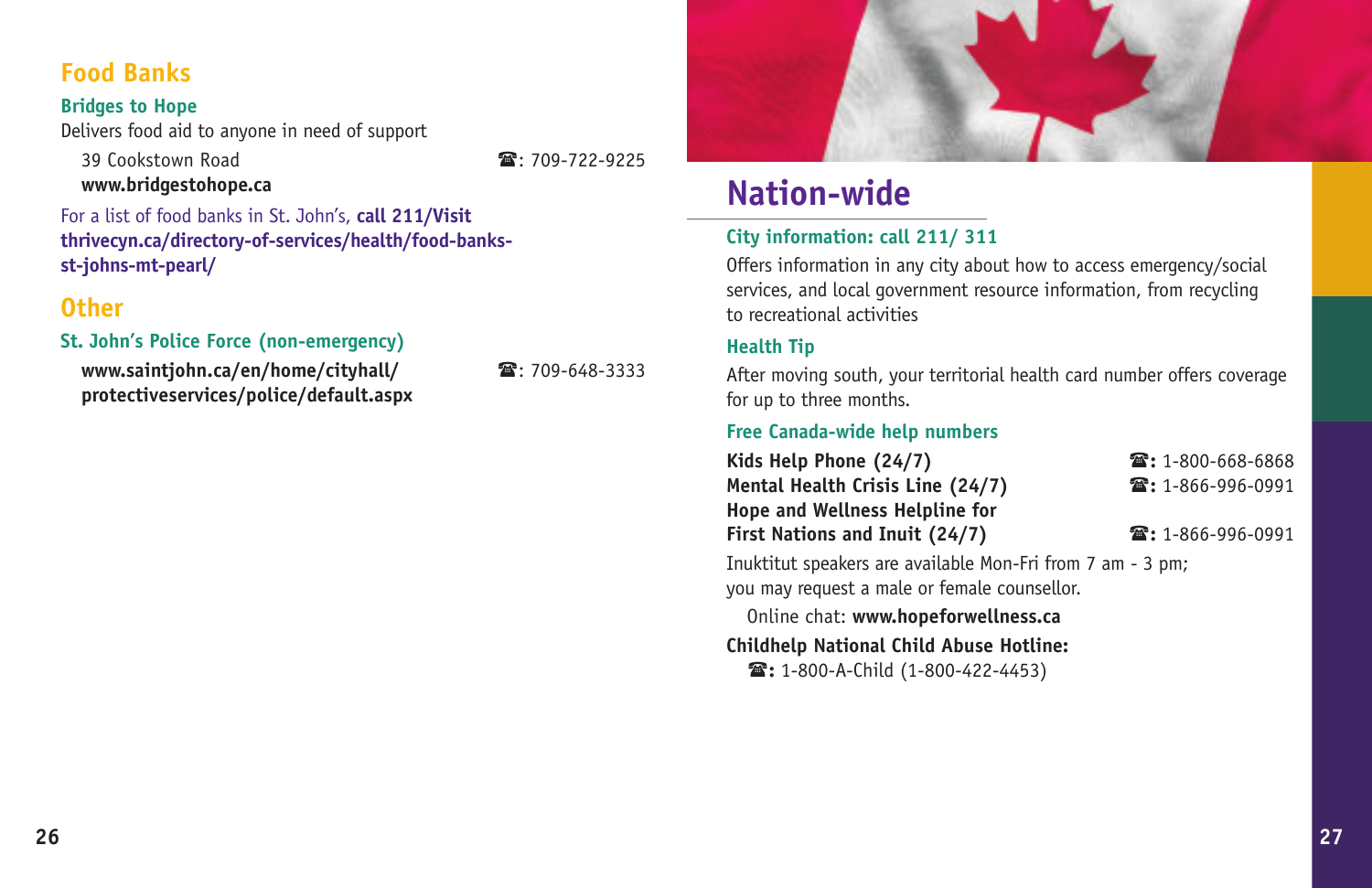#### **Red Cross**

Each province offers unique programs and services, including:

- emergency and disaster services;
- restoring family links;
- violence, bullying and abuse prevention;
- swimming lessons and water safety; and
- volunteer opportunities.

#### **www.redcross.ca** : 1-800-418-1111

#### **Society of Saint Vincent de Paul**

Provides a variety of services such as: home visits; food banks and soup kitchens; clothing; furniture; school supplies and scholarships; shelters for those experiencing homelessness, abuse, and single mothers; and emergency supports

**www.ssvp.ca Toll-free**  $\mathbf{E}: 1-866-997-7787$  $\mathbf{R}: 613 - 837 - 363$ 

## **Living Safe and Healthy in the City**

#### **It is important to know your rights!**

Self-advocacy means knowing your strengths and weaknesses, developing personal goals, standing up for yourself and making decisions. You have the right to use your voice and ask questions. **If you are dealing with people from the following services, know your rights!**

### **Police**

#### **You have the right to:**

- remain silent and ask to speak to a lawyer before you answer;
- ask if you are being arrested, detained or free to go (if you are being arrested or detained, ask WHY); and
- know the officer's name and badge number.

### **Children Protection Services**

#### **You have the right to:**

- know where they are taking your child and how to see your child;
- ask for an interpreter if you do not speak English or if you are more comfortable speaking Inuktitut;
- services that consider your identity (in some cases, Inuit/Indigenous children have clear and specific rights);
- ask for the worker's name, how to contact them, and what their role is; and
- ask and know what the next steps are for you and your child(ren).

### **The Court System**

#### **You have the right to:**

- have the correct information about the offender's court dates, time and location; and
- **28 29** • be kept up-to-date with information about the proceedings.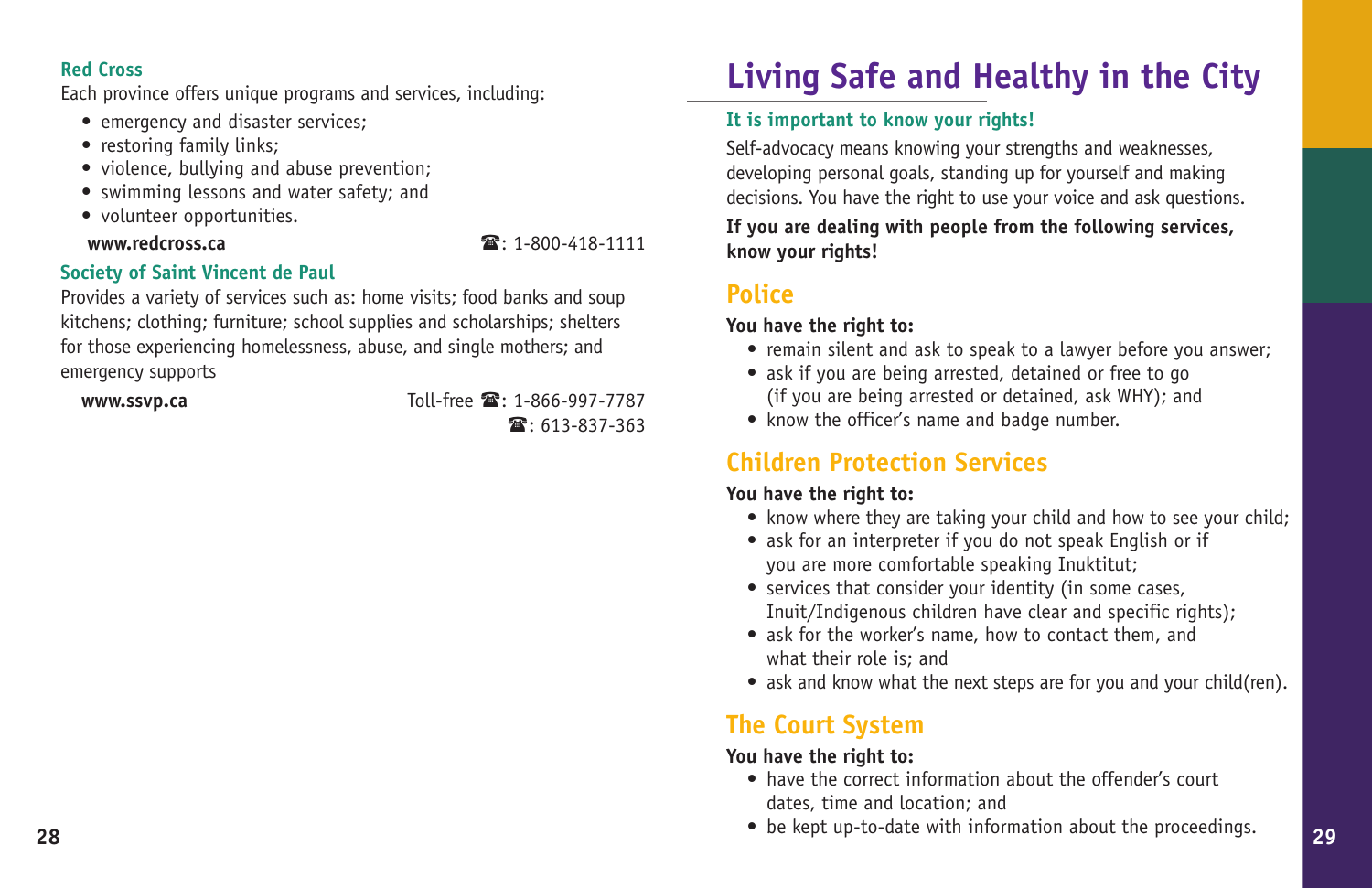### **Health Care Service Providers**

#### **You have the right to:**

- ask what a test or a procedure is for;
- ask for more information, an explanation, or ask for a second opinion;
- refuse to give your consent for any procedure for any reason at any time; and
- get an explanation for your treatment (if provided with a prescription for medication, ask what the medication for is, what the side effects are and if there are alternative treatments).

#### **Housing tips and more things to consider when moving south**

- Get to know your city's housing guidelines and your rights as a tenant.
- Find out if there are local Inuit or Indigenous housing authorities.
- Some questions to ask when looking at housing:
	- is your first and last month's rent required?;
	- does your rent include the cost of utilities (water, hot water tank rental, gas, hydro, internet)?;
	- does the landlord require a credit check or references?; and
	- has the place been listed with a local registry for bedbugs or other pests?

#### **Health insurance/benefits**

As an Inuk, you have an "N-number" or Non-Insured Health Benefits that covers most of your healthcare expenses like prescriptions for medications and medical appointments while living in southern Canada. You can obtain it by calling the First Nations and Inuit Health Branch of the Department of Indigenous Services Canada at 1-866-225-0709.

#### **Safety tips when starting new friendships or relationships**

- Keep your personal information private until you trust the person. This includes your address, social media accounts (Facebook or Instagram) and phone number.
- Do not share your financial information (bank account, PIN, etc.).
- Only meet someone for the first time in-person when you are ready and not before.
- When meeting someone for the first time in-person: 1) choose a safe place; 2) tell someone you know and trust the name of the person you are meeting, where you are meeting them, when, and what time the meeting will end; and, 3) check in after to let the person you trust know you are safe.
- *If you are with someone that makes you feel unsafe at any time:*
	- leave if it is safe to do so or text/call someone you trust to come and get you;
	- if you are in a place of business (like a coffee shop or restaurant), tell a staff member that you need help; or
	- if you are threatened or in danger, call 911.
- **Trust your instincts! Always listen to your gut feeling about your safety.**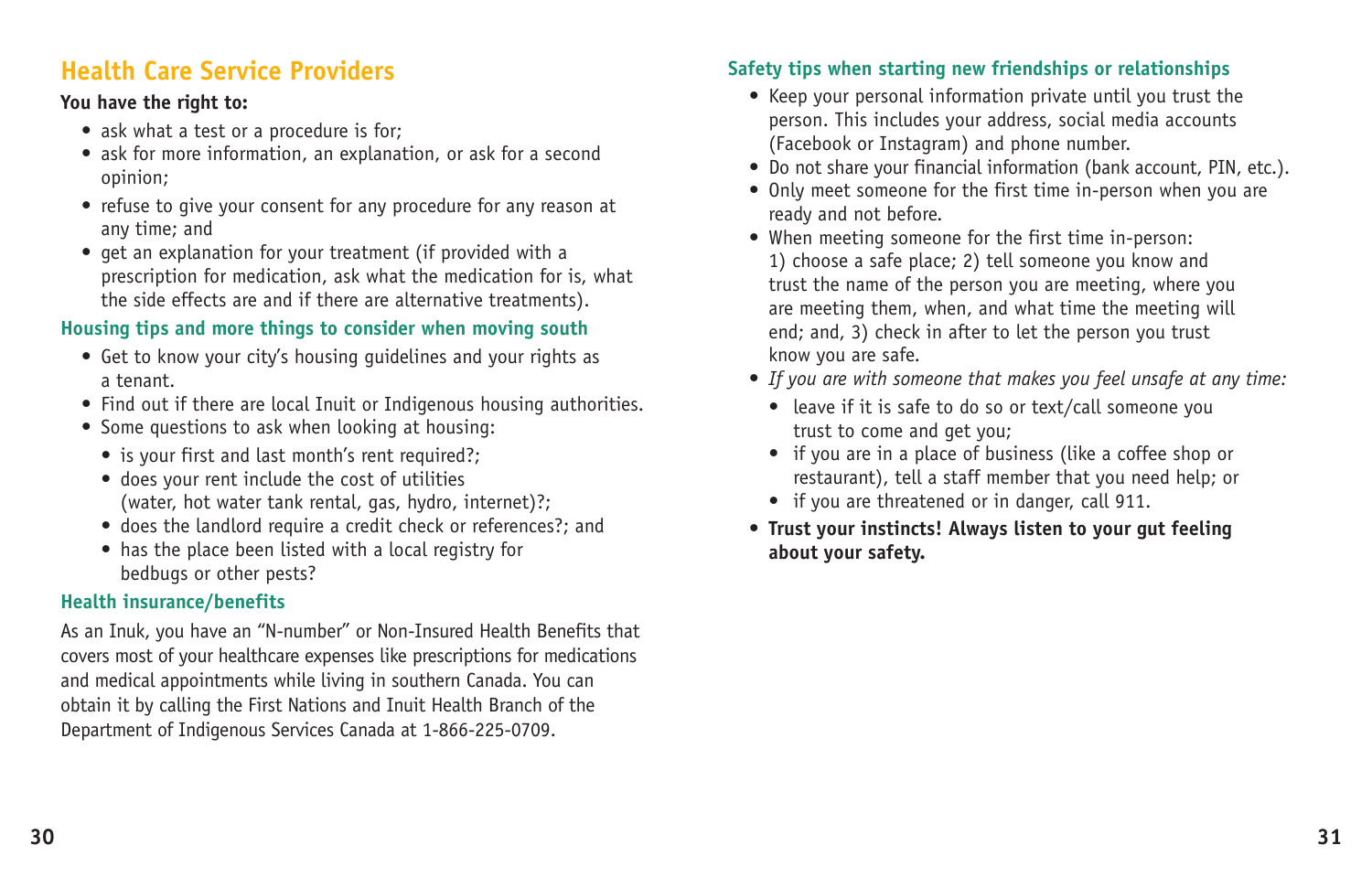### **Self-care**

### **Take care of yourself and your well-being**

Our overall health and wellness includes and depends on various elements. Take time to write down what you need to feel mentally, physically, emotionally, culturally and financially well, and feel free to add your own wellness element.

Here is a brief description of each element of wellness.<sup>1</sup>

- **Emotional** Coping effectively with life and creating satisfying relationships
- **Environmental** Being in pleasant, stimulating environments that support well-being
- **Financial** Satisfaction with current and future financial situations
- **Intellectual** Recognizing creative abilities and finding ways to expand knowledge and skills
- **Physical** Recognizing the need for physical activity, healthy foods, and sleep
- **Social** Developing a sense of connection, belonging, and a helpful support system
- **Spiritual** Expanding a sense of purpose and meaning in life



<sup>1</sup> Memorial Behavioral Health, retrieved from www.memorialbehavioralhealth.org/Health-and-Wellness